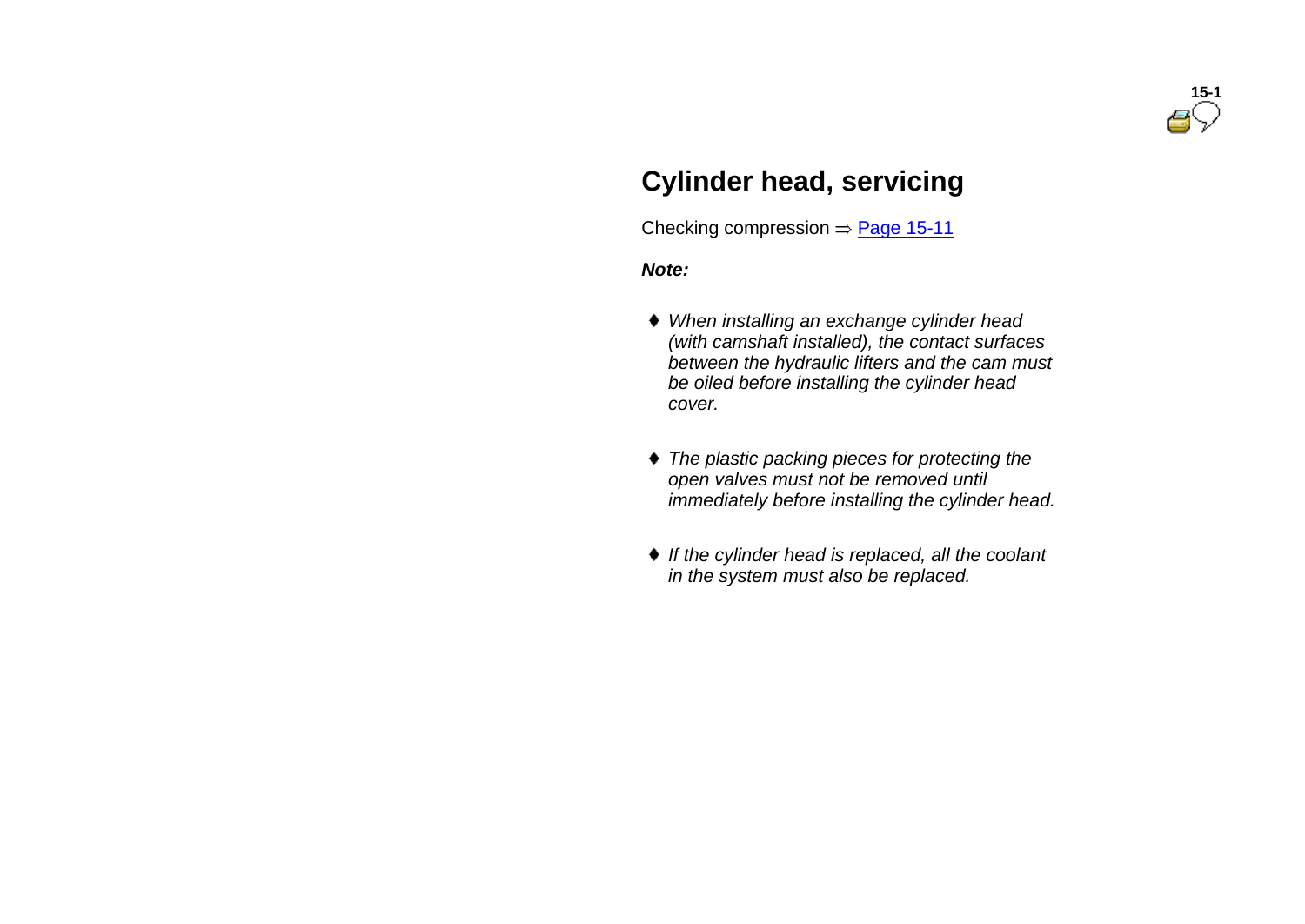



- **1 - Cap**
	- ◆ Replace seal if damaged
- **2 - 10 Nm**
- **3 - Cylinder head cover**
- **4 - Cylinder head cover gasket**
	- Replace if damaged
	- Before installing gasket, coat transition between bearing cap/cylinder head with D 454 300 A2
	- Coat half-moon shaped surface with D 454 300 A2
- **5 - Oil deflector**
	- Note installation position: Above intake camshaft between No. 1 and No. 2 cylinders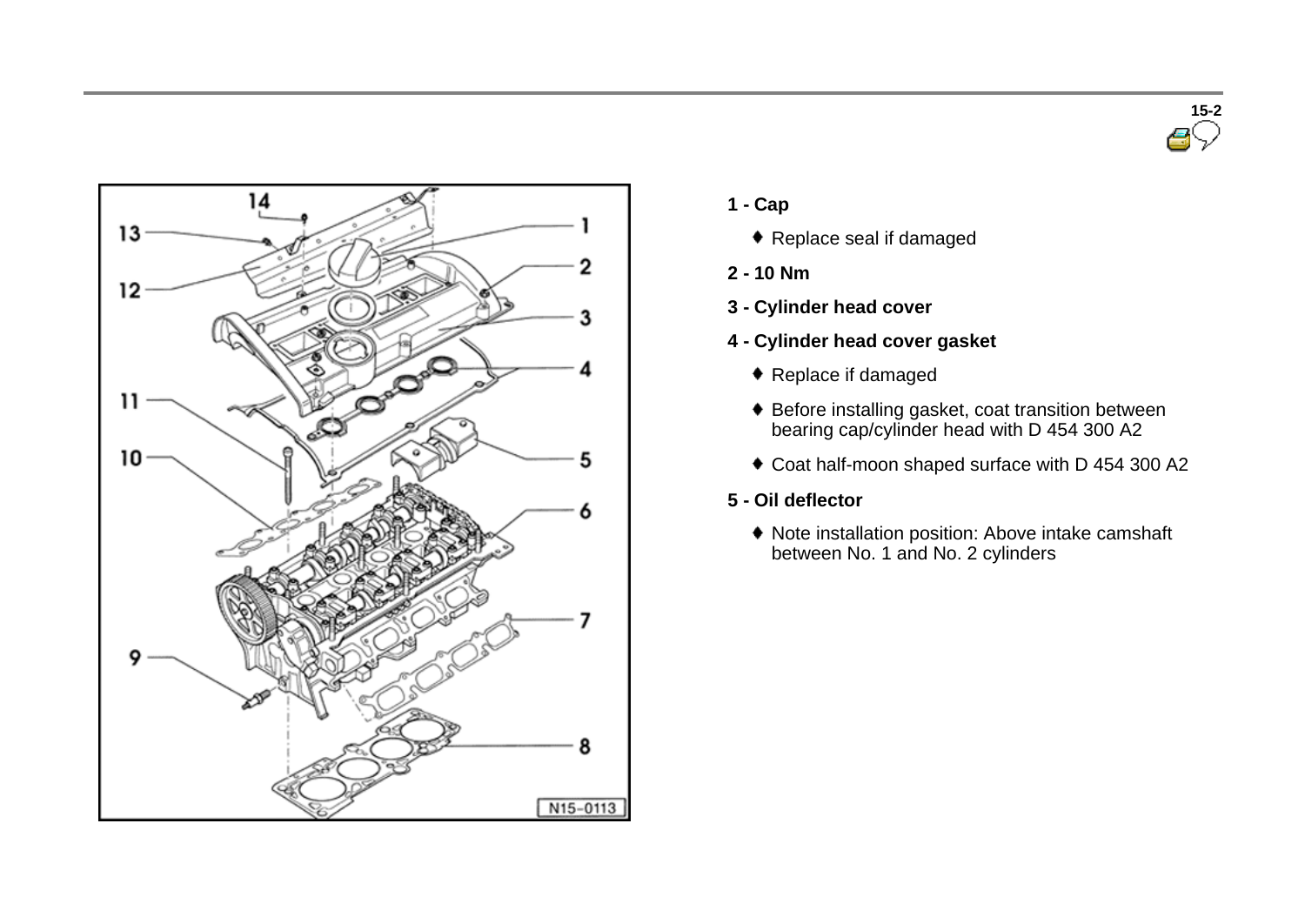



- **6 - Cylinder head**
	- $\bullet$  Check for distortion  $\Rightarrow$  Fig.  $\Rightarrow$  1
	- Reworking sealing surface  $\Rightarrow$  Page 15-20, Fig.  $\Rightarrow$  1
	- Removing and installing  $\Rightarrow$  Page 15-6
	- After replacing, completely replace engine coolant
- **7 - Intake manifold gasket**
	- ◆ Always replace
- **8 - Cylinder head gasket**
	- Always replace
	- ◆ Metal gasket
	- If replaced, completely replace engine coolant
	- Note installation position: Identification: Part No. must be readable from intake side
- **9 - 25 Nm**
	- ◆ For tensioner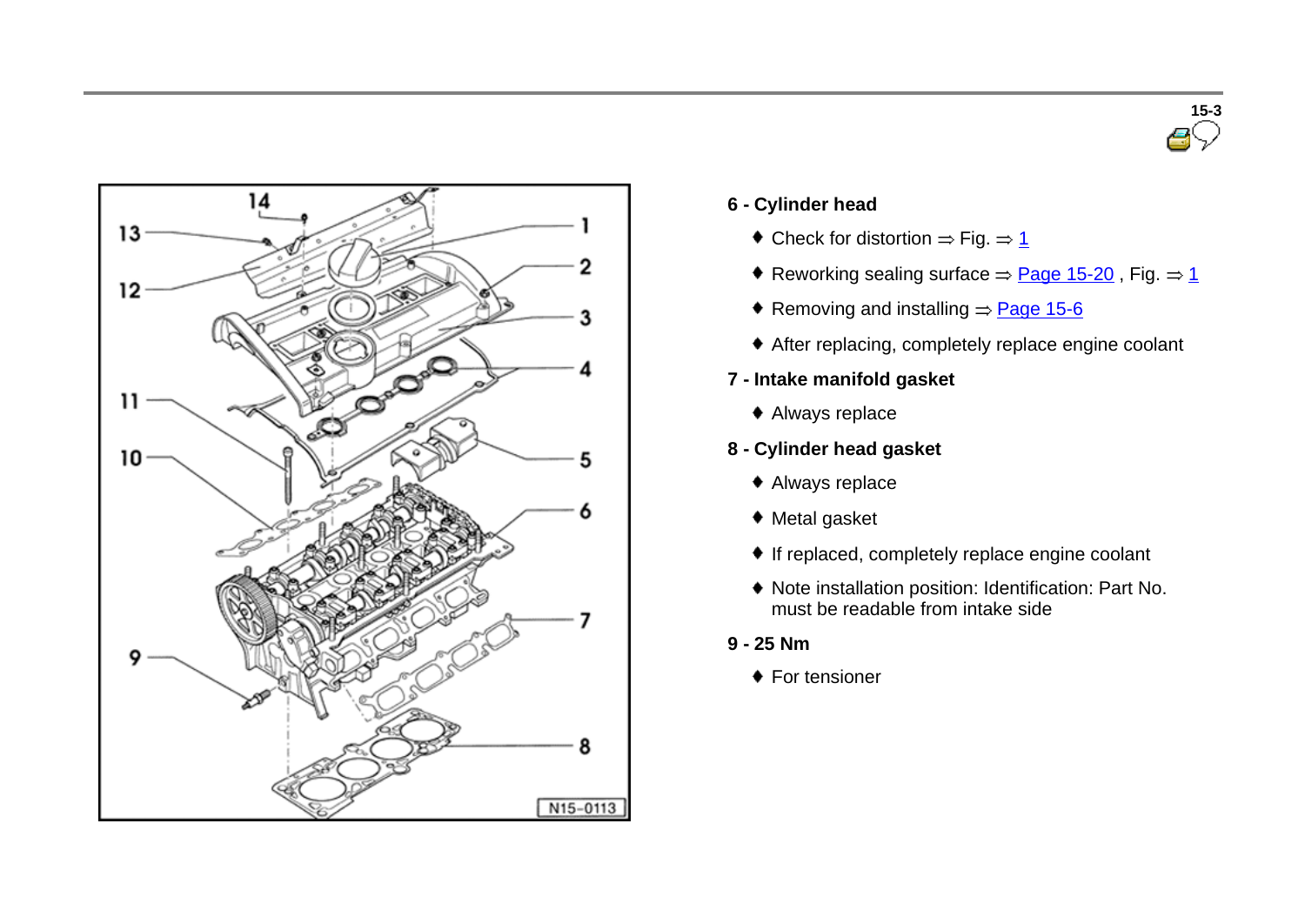



## **10 - Exhaust manifold gasket**

- Always replace
- Note installation position
- **11 - Cylinder head bolt**
	- Always replace
	- Sequence when loosening and tightening  $\Rightarrow$  Page 15-6, Removing and installing cylinder head
	- Remove and install Polydrive cylinder head bolt with 3452
- **12 - Heat shield**
- **13 - 25 Nm**
- **14 - 10 Nm**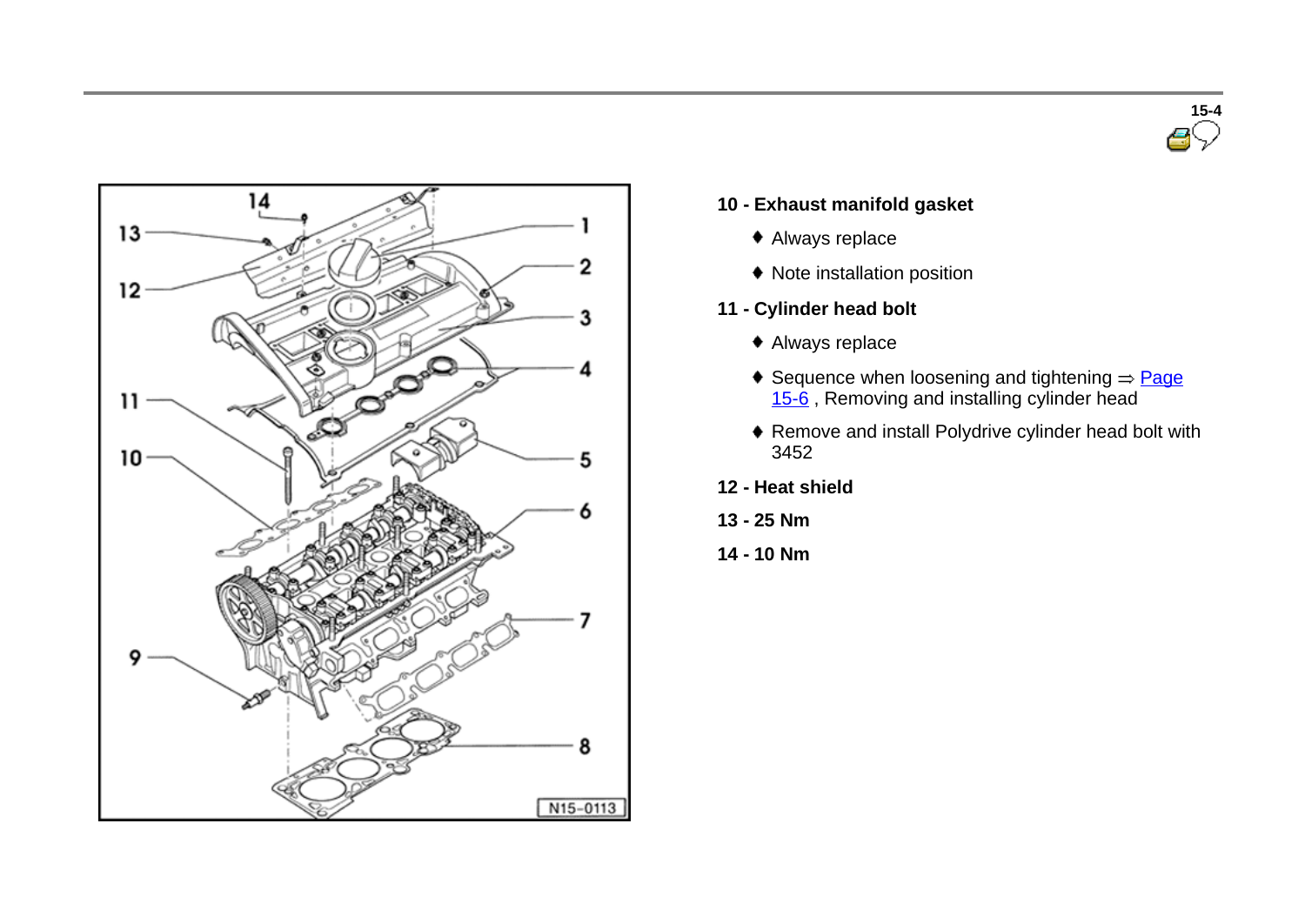



# **Fig. 1 Checking cylinder head for distortion**

Max. permissible distortion: 0.1 mm

 $\blacktriangleleft$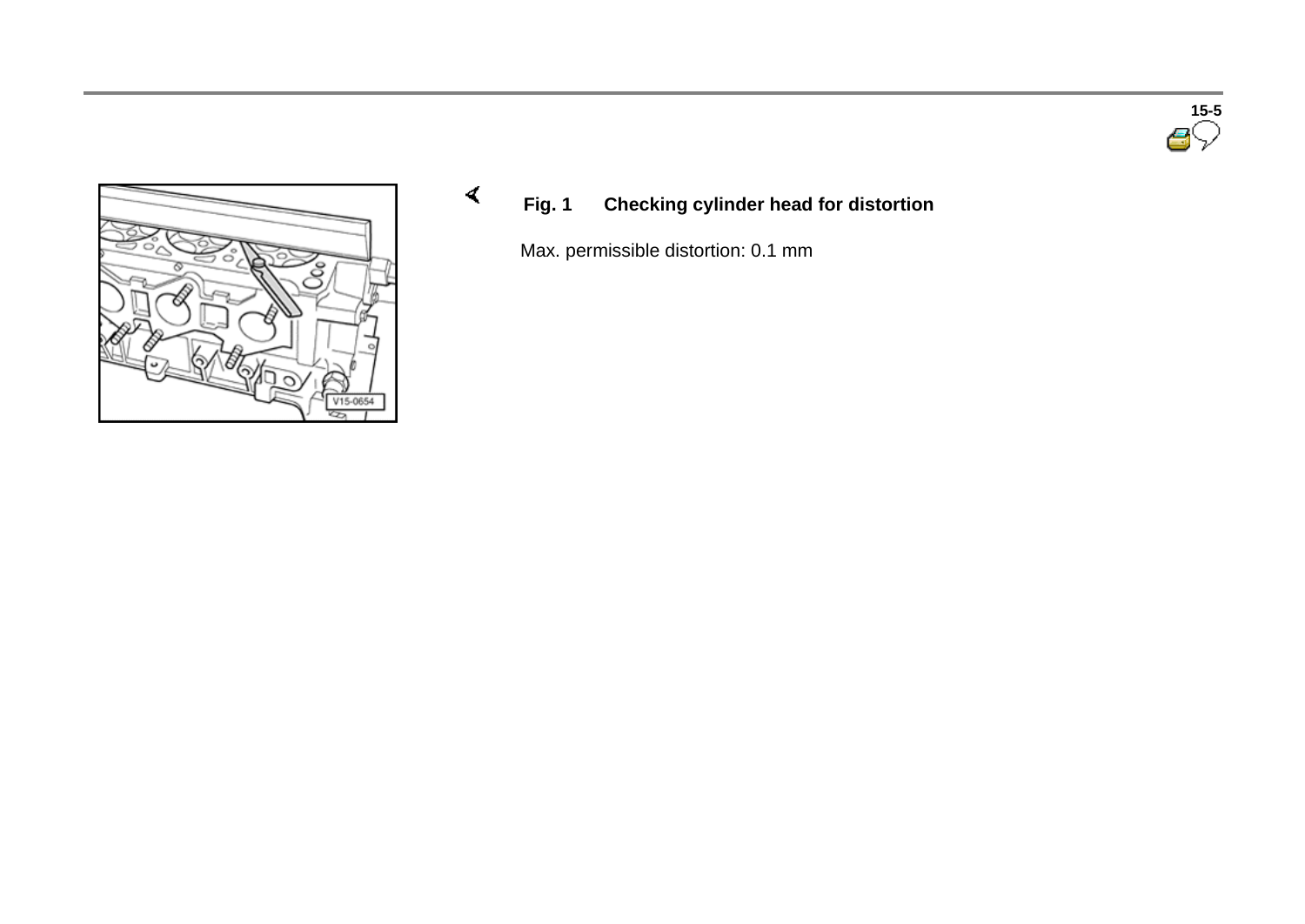



# **Cylinder head, removing and installing**

# **Special tools and equipment**

- VAG 1306 Drip tray
- VAS 5024 Spring clip pliers
- 3070 Guide pins & handle
- VAG 1332 Torque wrench (40 to 200 Nm)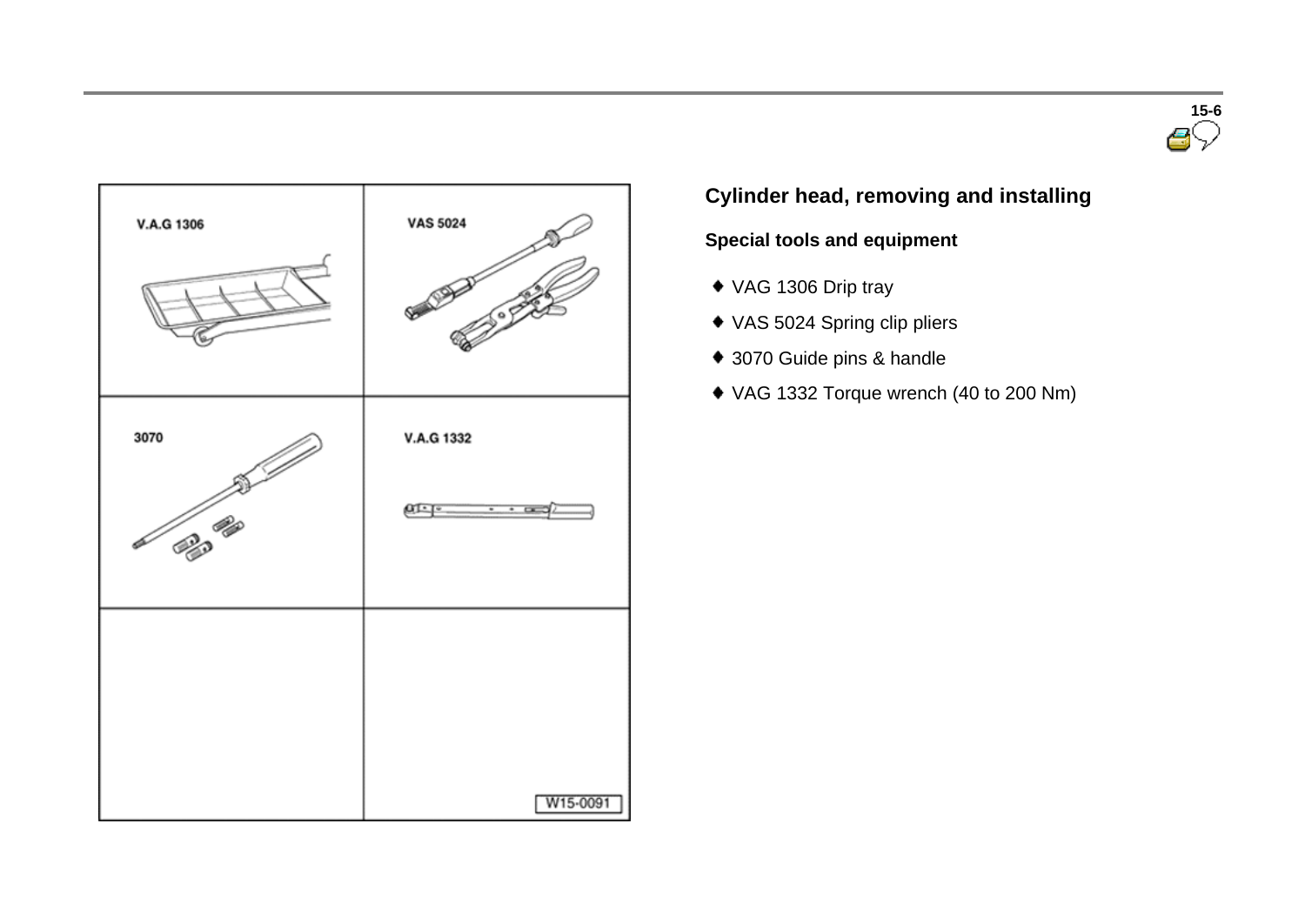

**Engines with Polydrive cylinder head bolts:**

◆ 3452 Key

 $\blacktriangleleft$ 

#### **Requirements**

- $\bullet$  The engine must be no more than warm to touch.
- $\bullet$  The pistons must not be positioned at TDC.

## **Work sequence**

- Check whether a coded radio is installed. If so, obtain anti-theft coding.
- With ignition switched off disconnect battery Ground strap.
- Drain coolant  $=$  Page 19-18.
- Separate fuel supply and fuel return lines at connection on fuel rail.

#### *Note:*

*The fuel system is under pressure. Place a cloth over the connection before the hoses are pulled off.*

- Seal lines so that fuel system is not contaminated by dirt etc.
- Disconnect front exhaust pipe or catalyst from exhaust manifold.
- Remove toothed belt guard upper part.

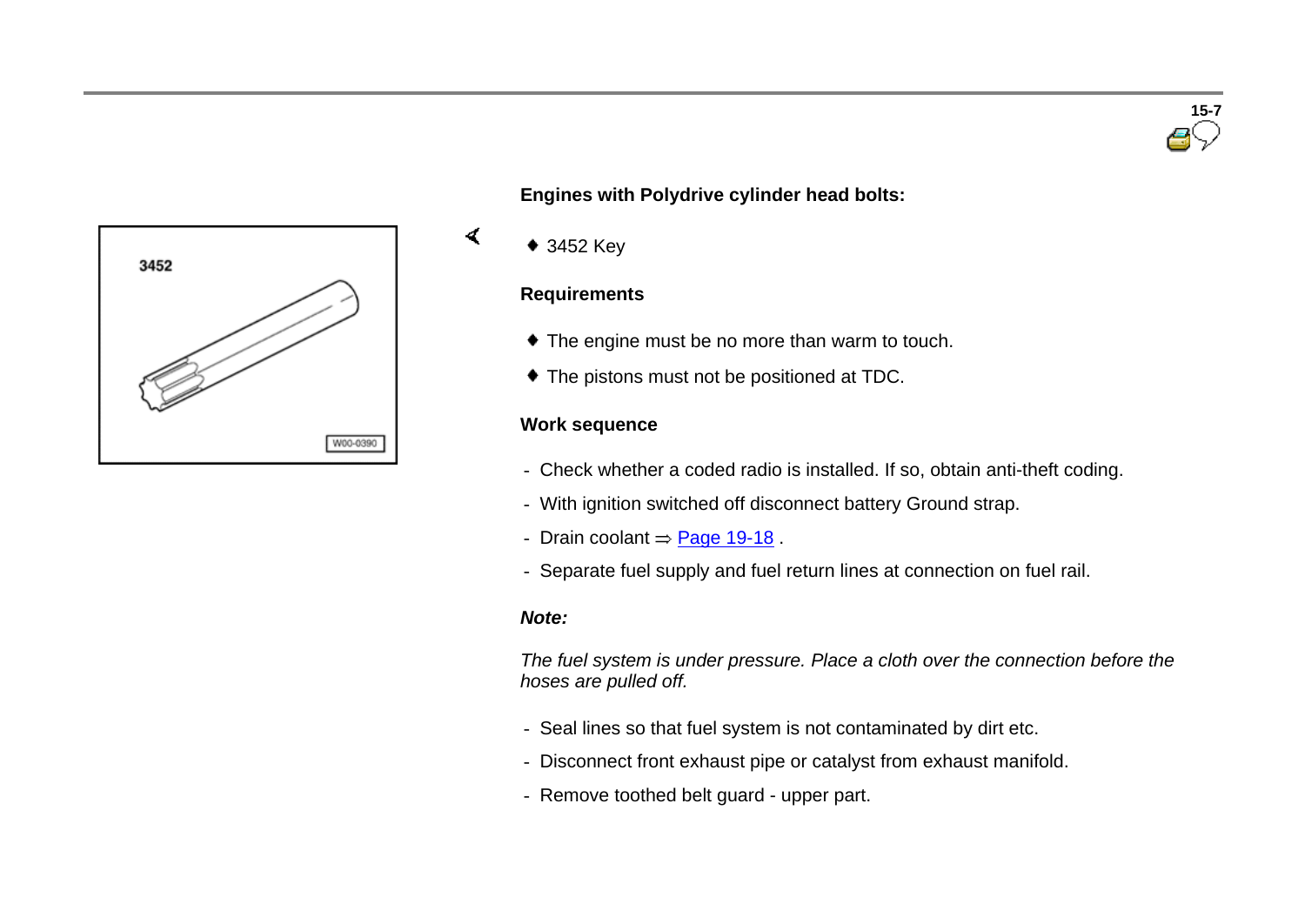

- Release tensioner and remove toothed belt from camshaft sprocket.
- Remove cylinder head cover.



- Loosen socket head bolts in sequence given and then remove completely.

#### *Note:*

 $\blacktriangleleft$ 

*Use tool 3452 for Polydrive cylinder head bolts.*

- Carefully lift off cylinder head.

## **Installing**

#### *Note:*

- *There must not be any oil or coolant in the cylinder head bolt pockets in the cylinder head.*
- *Only remove the new cylinder head gasket from its packing immediately before installing.*
- *Handle the new gasket with extreme care. Damage will lead to leaks.*
- Place a clean cloth in cylinders so that no dirt or emery cloth particles can get between cylinder wall and piston.

#### *Note:*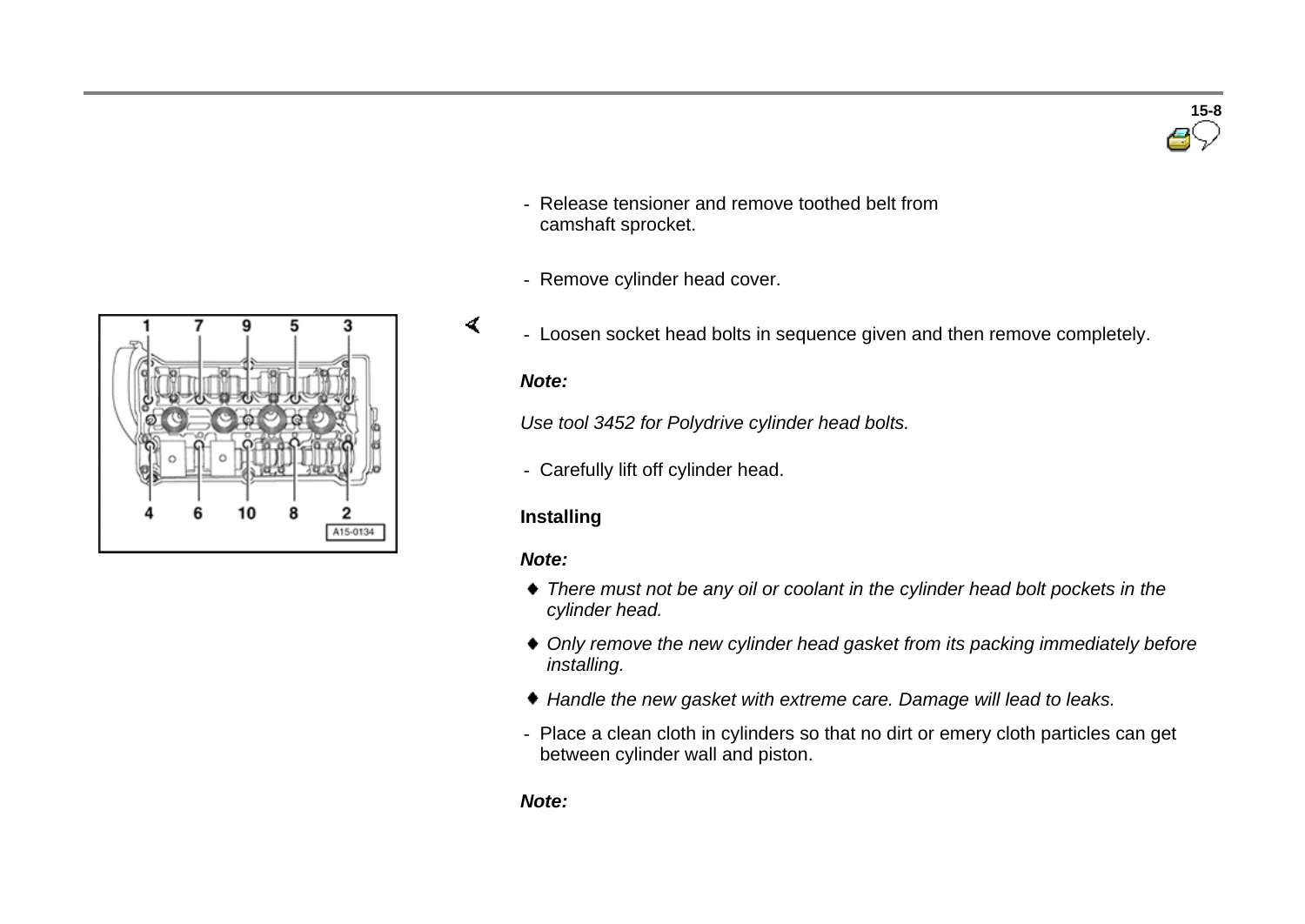*Ensure that dirt and emery cloth particles do not get into the coolant.*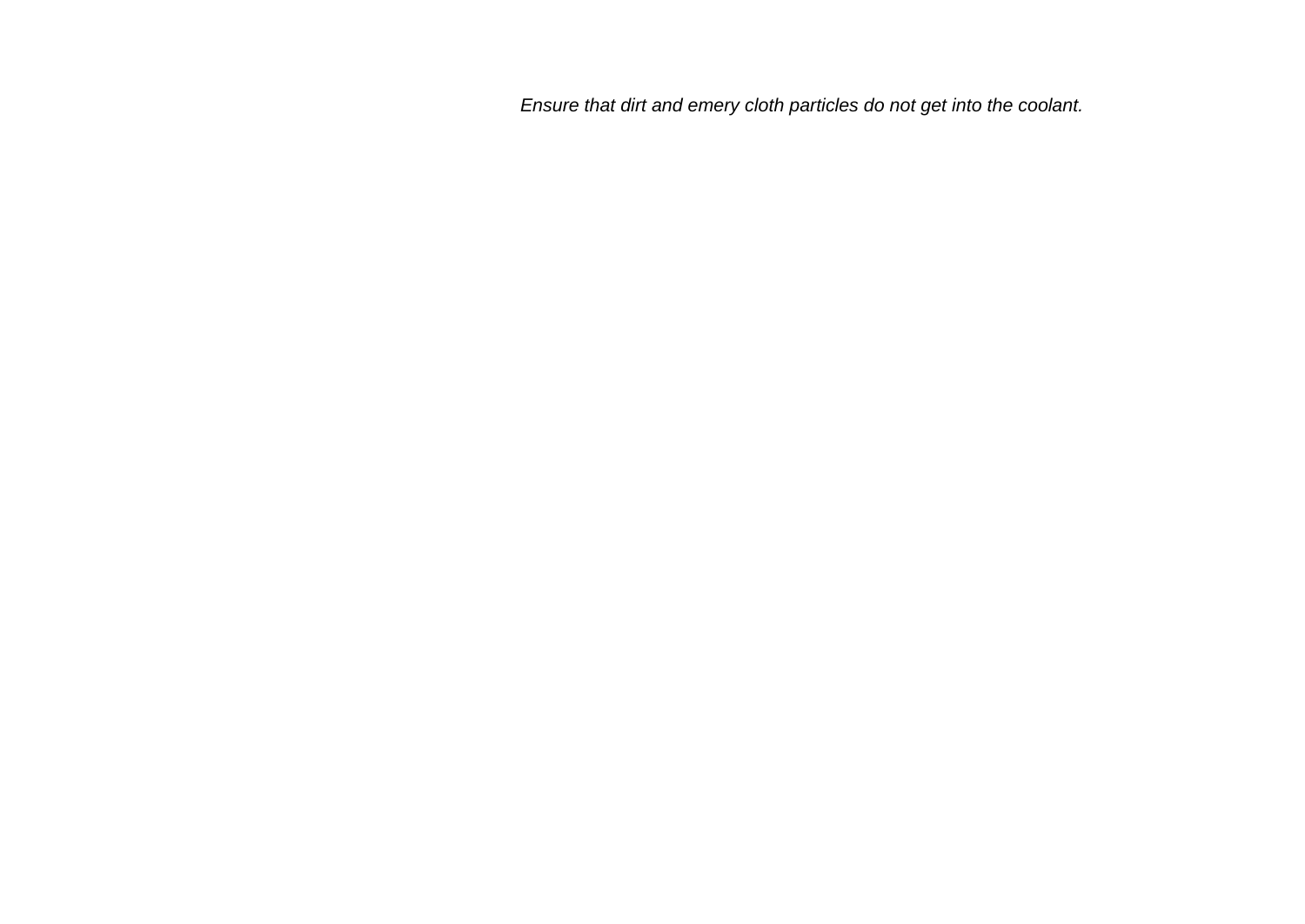

- Carefully clean cylinder head and cylinder block sealing surfaces to ensure that no scores or scratches are formed (when using abrasive paper the grade must not be less than 100).
- Carefully remove metal particles, emery remains and cloths.
- Set No. 1 cylinder piston to top dead center and then turn crankshaft back slightly.
- To centralize, thread guide pins from 3070 into holes for cylinder head bolts 8 and 10.
- Install new cylinder head gasket. Lettering (Part No.) must be readable.
- Install cylinder head, thread in 8 remaining cylinder head bolts and tighten by hand.
- Remove guide pins with removal tool from 3070 by turning removal tool counterclockwise until pins are free.
- Install remaining cylinder head bolts and tighten hand-tight.



 $\blacktriangleleft$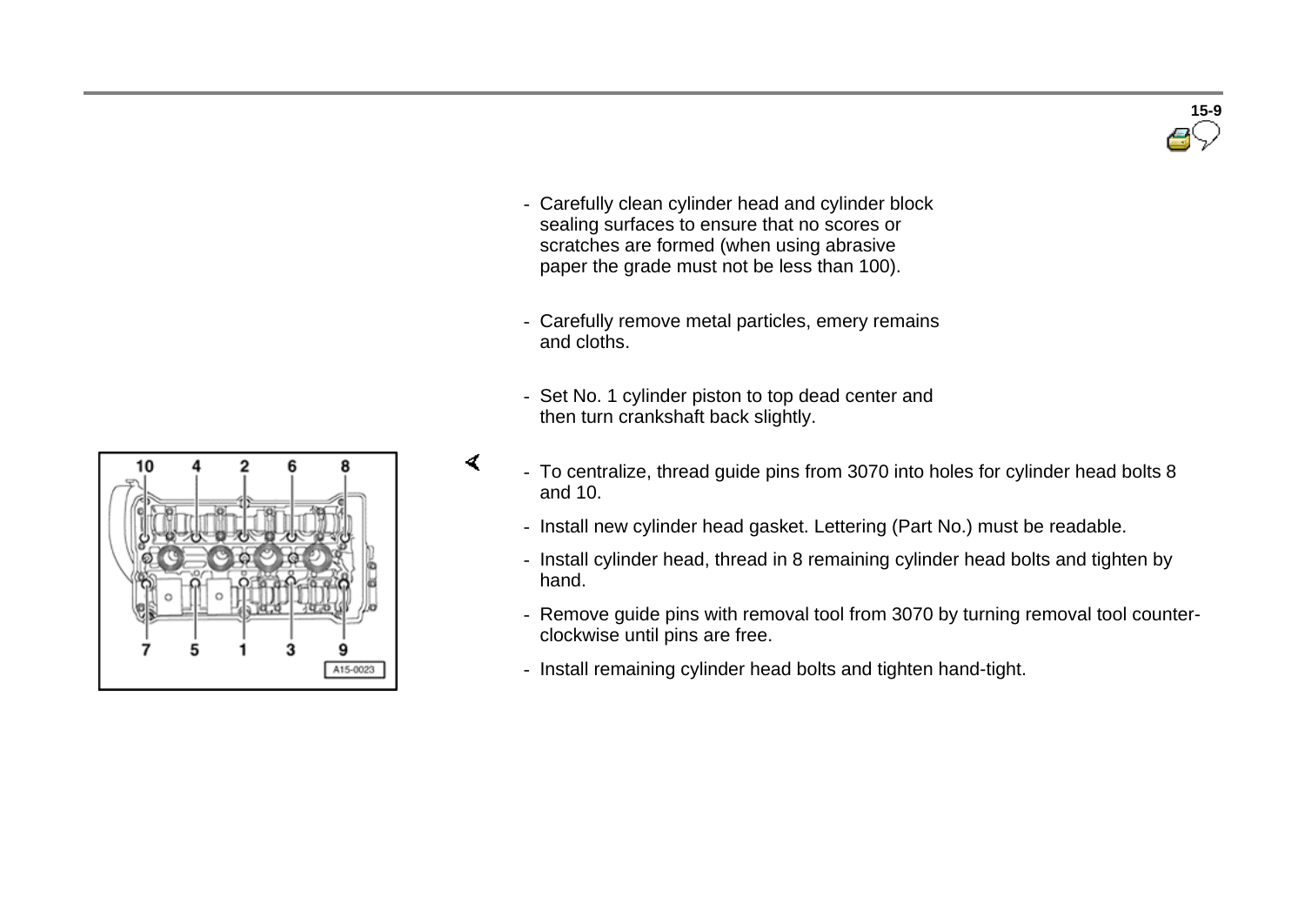



- Tighten cylinder head in following tightening sequence:
	- Pretighten all bolts to 40 Nm.
	- Then tighten all bolts to 60 Nm.
	- $\,$  Then tighten all bolts  $^{1/}_{4}$  turn (90  $^{\circ}$  ) further using a rigid wrench.
	- $\,$  Then tighten all bolts again  $\frac{1}{4}$  turn (90  $^\circ$  ) further.

## *Note:*

 $\blacktriangleleft$ 

- *The rest of the assembly is basically a reverse of the dismantling sequence.*
- ◆ *Installing toothed belt and adjusting timing ⇒ Page 13-15*
- $\blacklozenge$  *Filling* with new coolant  $\Rightarrow$  **Page 19-18**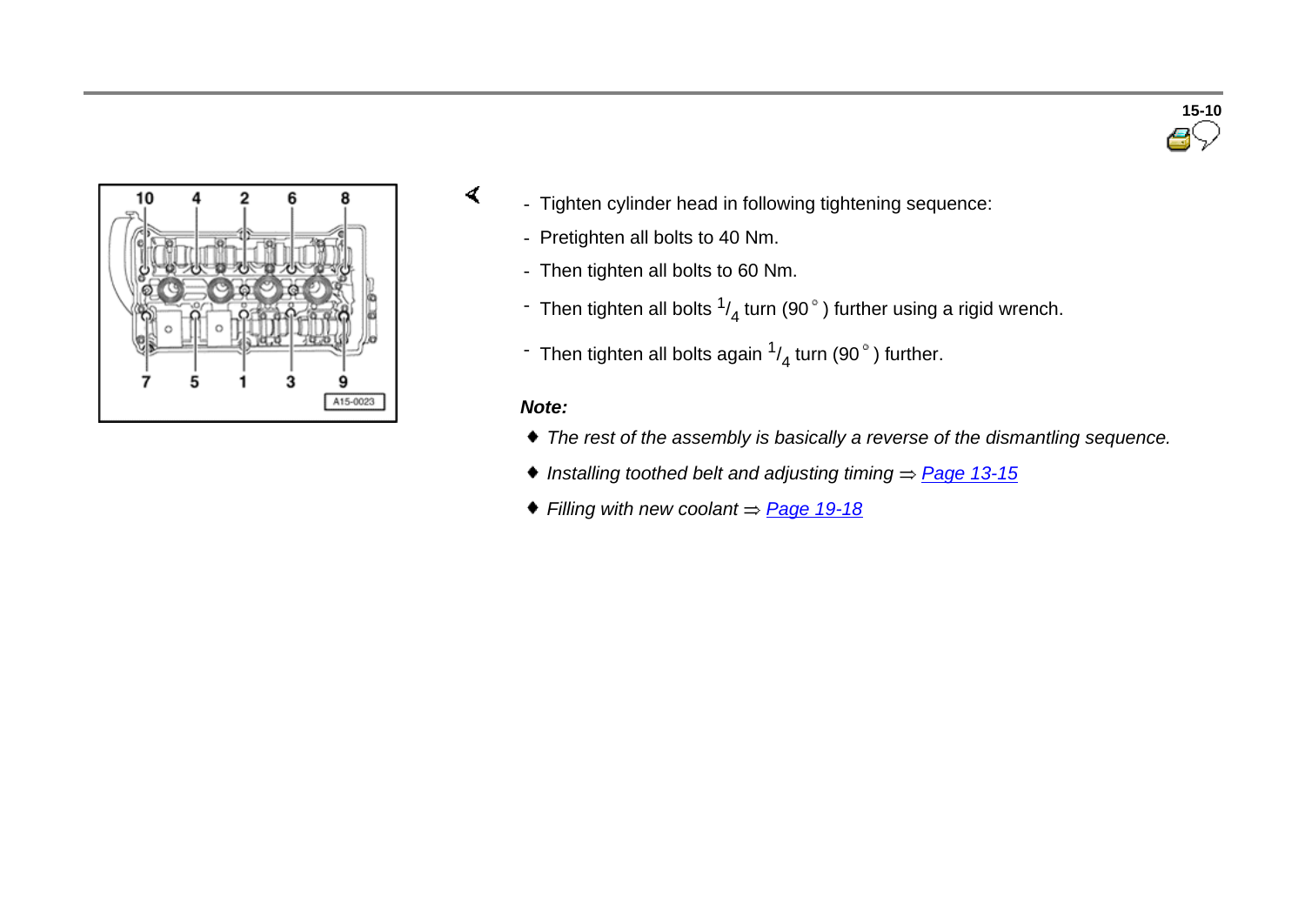



# **Compression, checking**

# **Special tools and equipment**

- ◆ 3122 B Spark plug wrench
- VAG 1331 Torque wrench (5 to 50 Nm)
- VAG 1763 Compression tester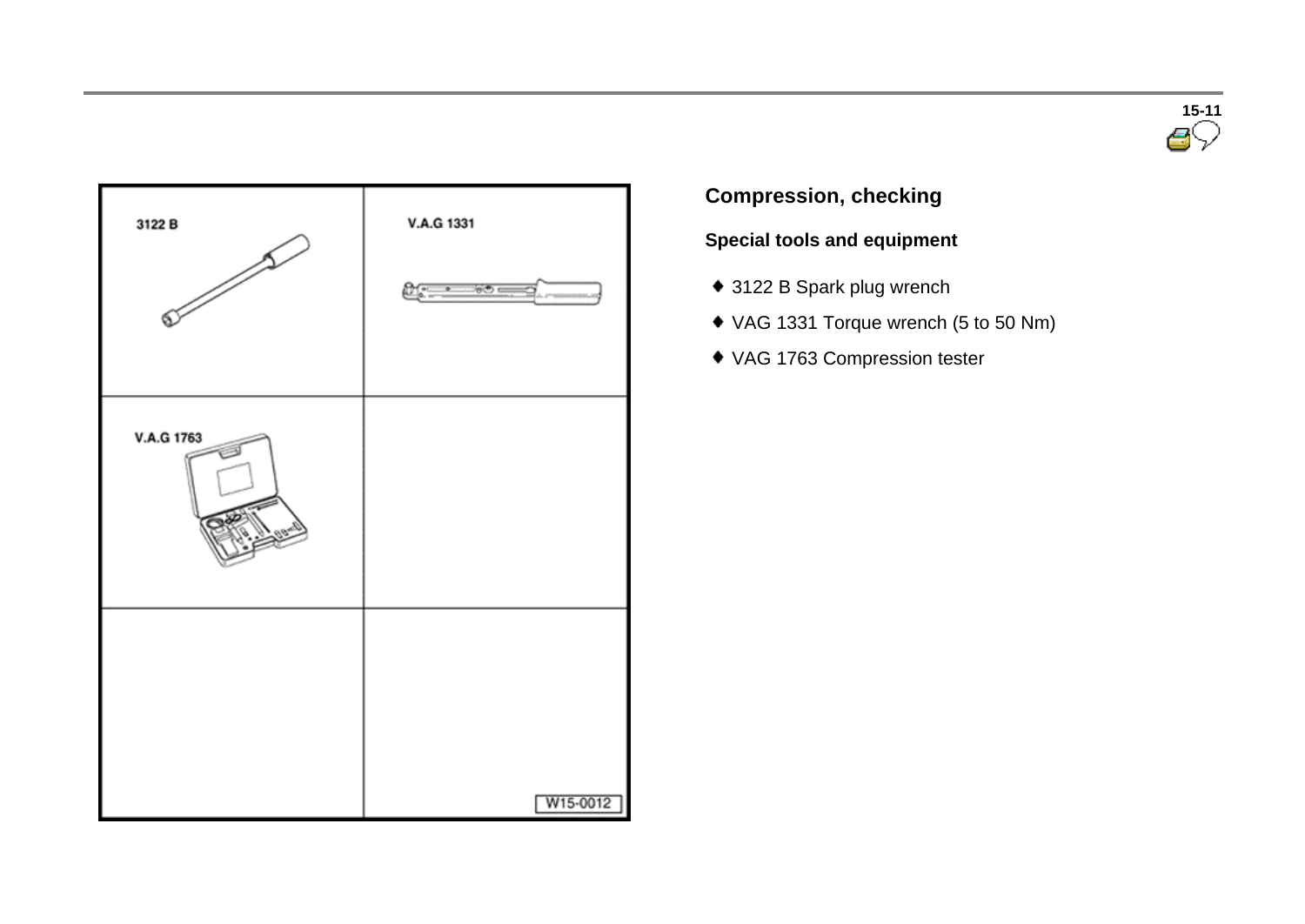# **15-12**

## **Conditions**

 Engine oil temperature must be at least 30  $^{\circ}$  C.

## **Work sequence**

- Disconnect ignition coil connector(s).
- Remove ignition coils.
- Remove spark plugs with spark plug 3122B.
- Have a second technician fully depress accelerator pedal.
- Check compression using compression tester VAG 1381/VAG 1763.

## *Note:*

- *compression tester operating instructions.*
- Operate starter until tester shows no further pressure increase.